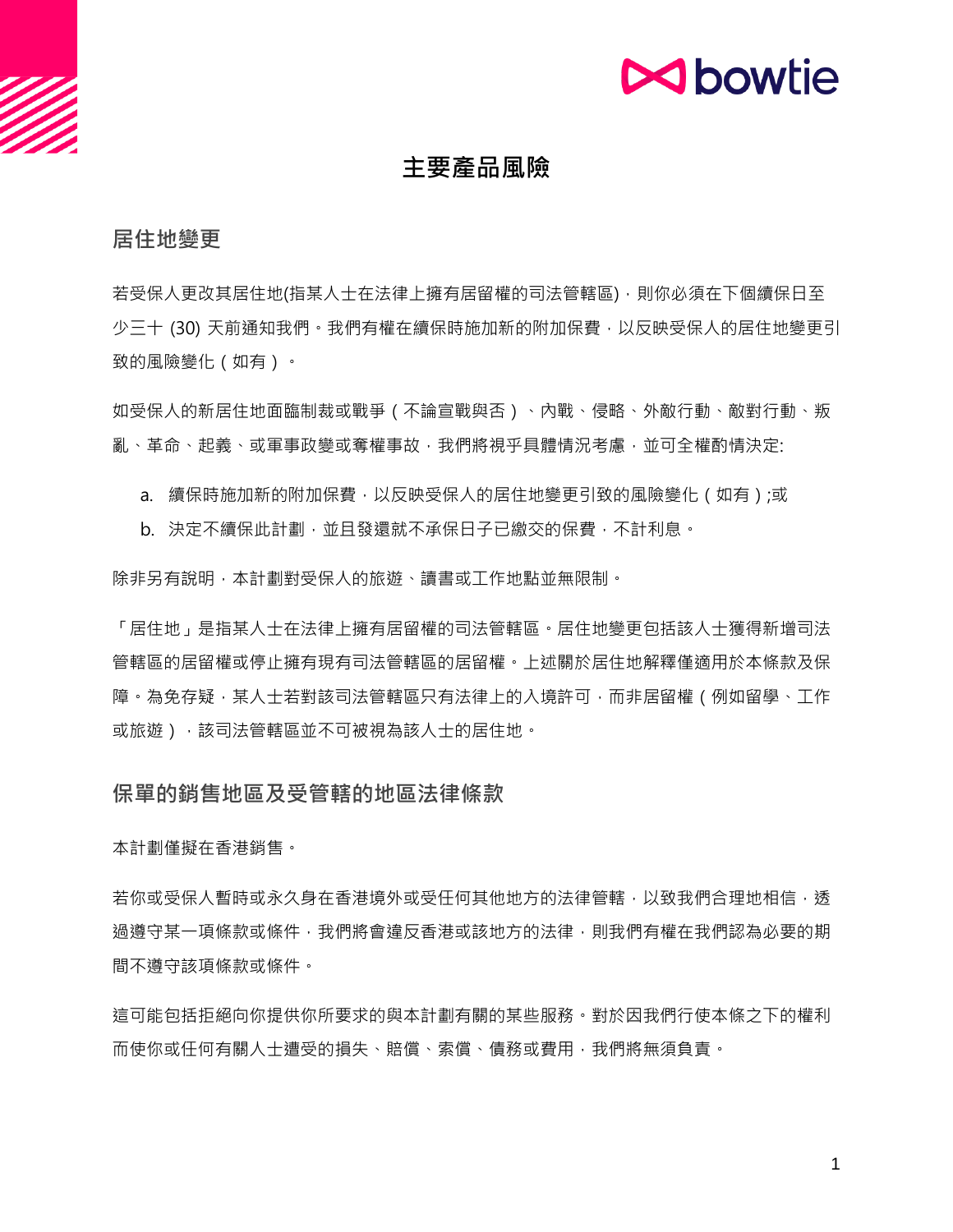# **N**bowtie

# **終止保單**

本計劃將在以下情況自動終止,以最先者為準 –

a. 受保人身故;

- b. 在保費到期日後起計的31日後仍未繳交保費;及
- c. 按本計劃支付的賠償總額達到終身保障限額之日。

除非另有說明,否則本計劃的終止不應影響在終止之前產生的任何索償。在本計劃終止後支付或 接受任何保費,不應對我們產生任何法律責任,但我們將退還任何該等保費。

#### **產品內容改動**

我們保留更改條款及保障之權利。如有任何改動,我們會於續保前30日通知你。

#### **保費調整風險**

標準保費率並非保證,並有機會根據我們的索償、續保經驗、開支、醫療費用通脹及任何適用的 保障修訂而改動。因此,續保保費可能較現時展示的保費增加或減少。

## **信貸及償債能力風險**

此計劃的賠償會受保泰的信貸風險及償債能力所影響。假如保泰宣佈無力償債,你可能損失保單 的保障及任何已繳保費。

#### **通脹風險**

 $\bullet$ 

由於通脹有機會導致未來的醫療檢測及治療費用增加,即使我們履行合約責任,本計劃的賠償金 額 仍有可能不足以應付你的需要。因此, 在選擇計劃時, 你應考慮未來醫療通脹帶來的影響。 在符合相關法例的情況下,本計劃的賠償金額及/或標準保費率都有可能受調整,以反映醫療通脹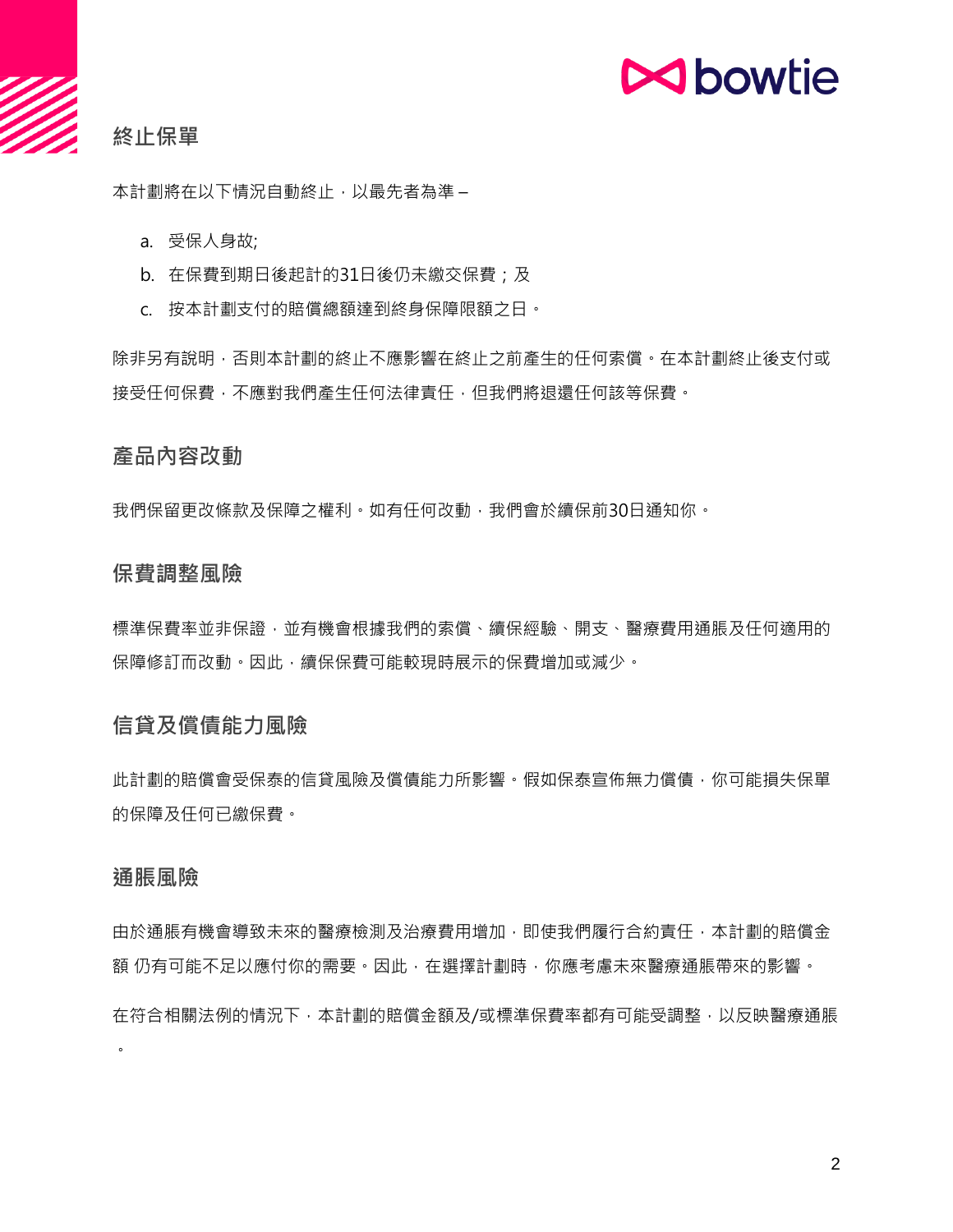

# **主要不保事項**

除恩恤身故保障外,本計劃不會賠償直接或間接、全部或部分因以下任何一項引致的費用:

- a. **純為診斷程序的住院:**純粹為接受診斷程序或專職醫療服務而住院所招致的全部(或部分 )費用。惟若按註冊醫生書面建議,該等程序或服務為醫療所需,目以為日症病人提供醫 療服務的方式無法有效地進行,因而必須住院,則不屬此項;
- b. **未確診癌症:**受保人在未有確診患有癌症而進行任何形式的治療;
- c. **一般身體檢查:**並非進行與受保癌症有關之一般體格檢查(無論該等檢查結果是否呈陽性 )、療養、托護或休養護理;或確診檢查以外﹐用作預防受保癌症或在沒有病徵或沒有患 癌紀錄下進行的癌細胞審查或檢查;
- d. **疫苗:**預防癌症的疫苗;
- e. **非醫療服務:**非醫療服務,包括但不限於探訪者用餐、收音機、電話、影印、稅項、個人 物品、醫療報告收費及其他類似項目;
- f. **未經證實的治療:**任何醫療實驗,未經證實或非主流醫療技術、程序、治療,或尚未由接 受治療的當地政府、相關機構及/或當地認可醫學會批准之新型藥物或幹細胞治療;
- g. **基因測試以鑑定癌症的遺傳性:**用以鑑定癌症的遺傳性的基因測試;
- h. **投保前已有病症或先天性病症:**包括任何受保人十七 (17) 歲前已出現徵狀或病徵或已診斷 的先天性之癌症;
- i. 以整容為目的: 以美容或整容為目的的醫療服務;惟重建手術則不屬此項;
- j. **視力矯正:**矯正視力或屈光不正的服務,而該等視力問題可透過驗配眼鏡或隱形眼鏡矯正 ,包括但不限於眼部屈光治療、角膜激光矯視手術(LASIK),以及任何相關的檢測、治療 程序及服務;
- k. **HIV及愛滋病:**任何與人類免疫缺乏病毒(HIV)及/或其任何相關疾病(包括愛滋病及/或 其任何突變、衍生或變異)並存的癌症(及其併發症);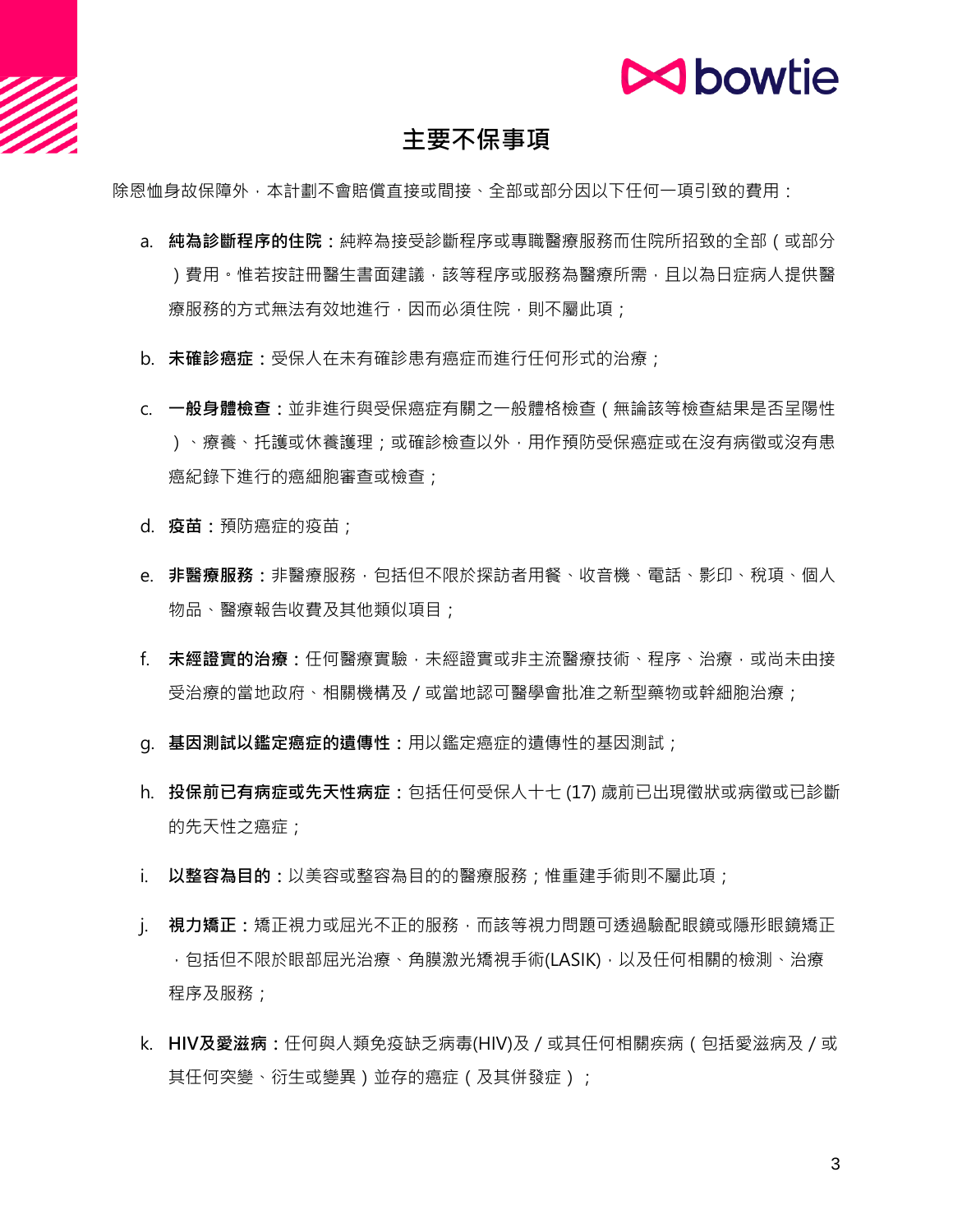

- l. **已獲賠償:**費用已獲任何法律,或任何政府、公司或其他第三方提供的醫療或保險計劃賠 償的任何傷患治療;
- m. **毒品及非法活動:**因以下任何一項原因產生或導致的癌症(及其併發症):
	- i. 倚賴或過量服用藥物、酒精、毒品或類似物質(或受其影響);
	- ii. 參與非法活動;
	- iii. 違法或企圖違法;
	- iv. 性病及經由性接觸傳染的疾病或其後遺症 (HIV及其相關的傷病除外);
- n. **非處方的藥物:**任何並非由註冊醫生處方的麻醉藥、非處方藥物及營養補充品;
- o. **核、生物及化學活動:**核、生物及化學相關活動引致的癌症(及其併發症)。這包括但不 限於任何核燃料,或核燃料或核武器燃燒產生的核廢料造成的核裂變、核聚變、電離輻射 或放射性污染;或任何核、化學或生物恐怖主義行為,包括但不限於使用核、生物或化學 武器或制劑;及
- p. **精神疾病:**精神紊亂、心理或精神疾病、行為問題或人格障礙;惟心理輔導及藥物則不屬 此項。

若受保人於保單簽發日起計一年內自殺,不論當時神智正常或失常,我們的責任將僅限於退還已 繳交的保費。

上述段落只供參考,有關全部及詳細不保事項,請參閱此計劃之條款及細則的「第3部份:不保 事項」部分。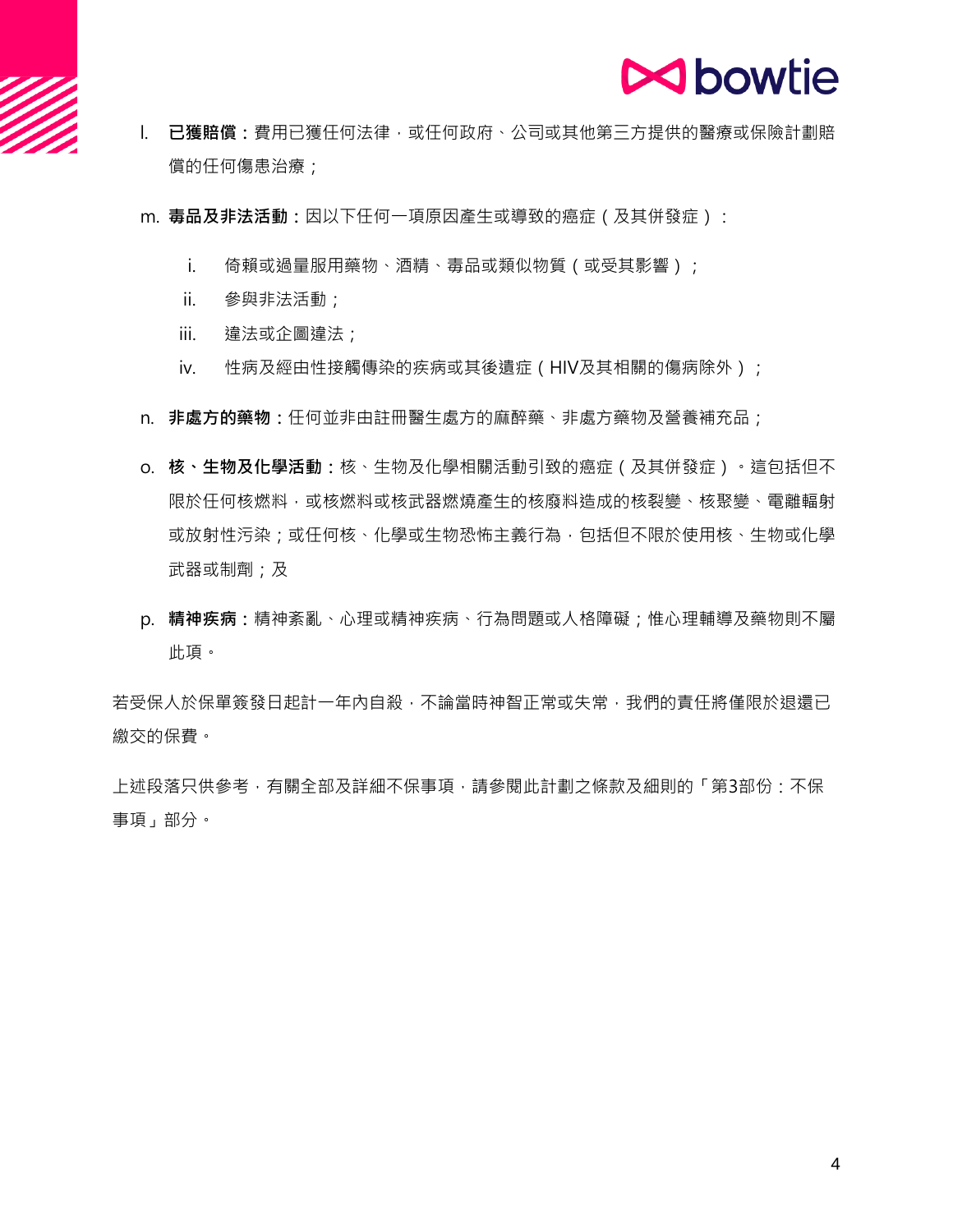

# **產品限制**

#### **實報實銷受保癌症醫療費用賠償**

本計劃只賠償於保單生效第90日以後(即等候期之後),因癌症而導致的醫療費用。相關費用必 須由受保人所患的癌症直接導致,並與其他原因無關。

#### **合理及慣常的醫療所需治療**

我們只會賠償合理及慣常的醫療所需治療所衍生的費用。

「醫療所需」的住院、治療、手術、醫療用品或其他醫療服務須符合下列條件 -

- a. 根據受傷的症狀及發現或診斷及治療判斷為必須、適當及一致;
- b. 符合公認的醫學標準,而非實驗性或調查性質;
- c. 並非為對受保人、保單持有人、註冊醫生或任何其他人帶來方便而提供;及
- d. 不能省卻,否則會對受保人的健康狀況產生不利影響。

「合理及慣常」是指就醫療服務的收費而言,對情況類似的人士(例如同性別及相近年齡),就 類似傷病提供類似治療、服務或物料時,不超過當地相關醫療服務供應者收取的一般收費範圍的 水平。合理及慣常的收費水平由本公司合理及絕對真誠地決定,在任何情況下,此收費不得高於 實際收費。

本公司將參照以下任何或所有資料(如適用)以釐定合理及慣常收費 -

- a. 由保險或醫學業界進行的治療或服務費用統計及調查;
- b. 公司內部或業界的索償統計;
- c. 政府憲報;及/或
- d. 提供治療、服務或物料當地的其他相關參考資料。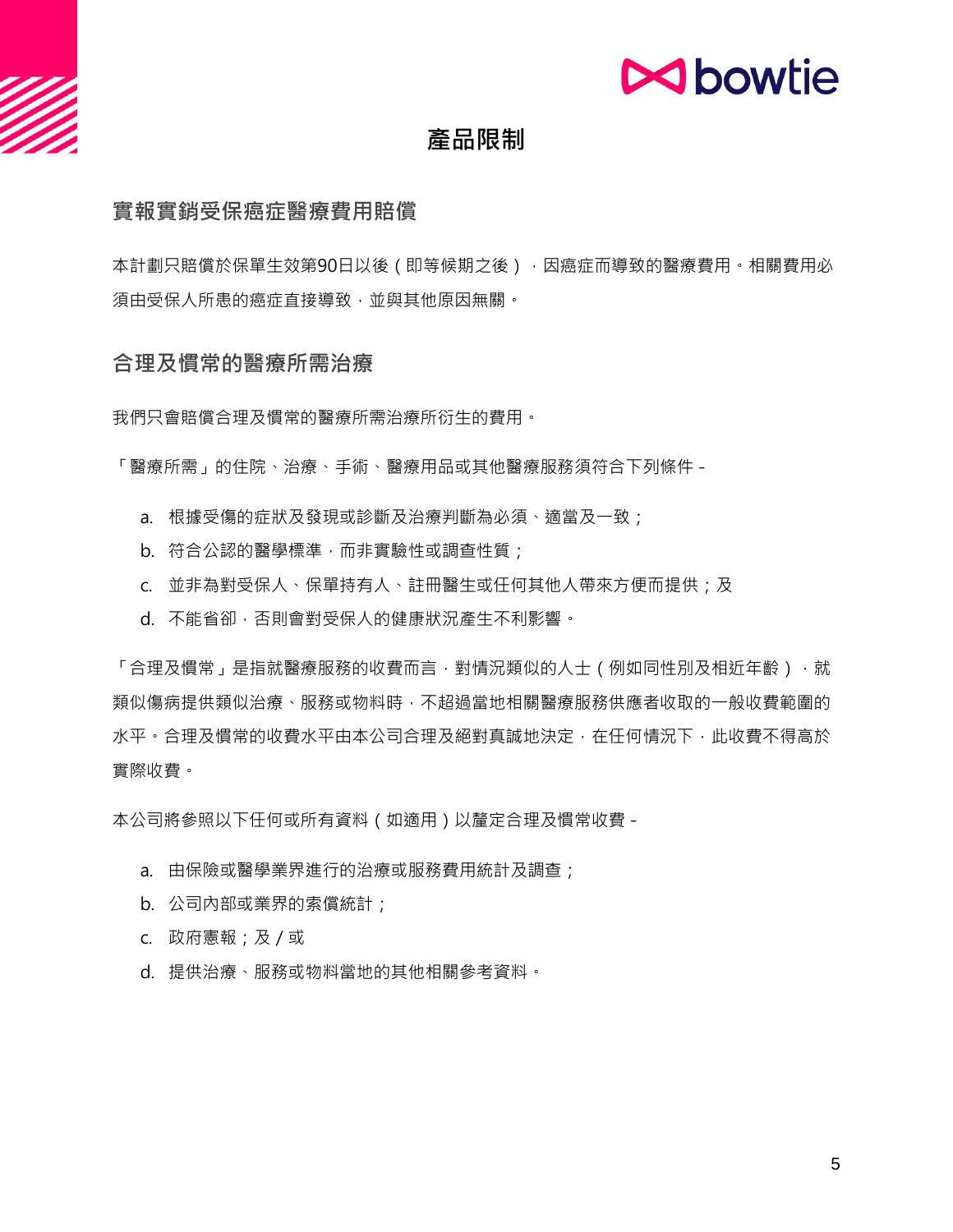

# KEY PRODUCT RISKS

Change in Place of Residence

You must inform us of any change of Place of Residence (i.e. the jurisdiction(s) in which a person legally has the right of abode) of the Insured Person by giving us at least thirty (30) days' notice prior to the date of the next Renewal. We may apply any new Premium Loading to your policy upon Renewal to reflect any change in risks associated with the change of Place of Residence of the Insured Person.

If the new Place of Residence of the Insured Person is subject to Sanctions or war (declared or undeclared), civil war, invasion, acts of foreign enemies, hostilities, rebellion, revolution, insurrection, or military or usurped power, we will consider the notification on a case-by-case basis, and may

- a. apply any new Premium Loading upon Renewal to reflect any change in risks associated with the change of Place of Residence of the Insured Person; or
- b. decide not to Renew the Plan and refund any premium(s) paid for the period in which no cover will be in place without interest.

Unless otherwise specified, this Plan contains no restrictions with respect to where the Insured Person travels to, studies or works.

"Place of Residence" shall mean the jurisdiction(s) in which a person legally has the right of abode. A change in the Place of Residence shall mean the situation where a person has been granted the right of abode of additional jurisdiction(s),or has ceased to have the right of abode of existing jurisdiction(s). For the avoidance of doubt, a jurisdiction in which a person legally has the right or permission of access only but without the right of abode, such as for the purpose of study, work or vacation, shall not be treated as a Place of Residence.

# Location Intended for Sale and Applicable Law

This Plan is intended for sale only in Hong Kong.

If you or the Insured Person is temporarily or permanently outside of Hong Kong or subject to the laws of any other place, we are entitled to not comply with a particular term or condition of this Plan if we reasonably believe that we would breach any laws of Hong Kong or the place of your location by complying with such term or condition.

This might include declining to service some of your requests related to this Plan. We will not be liable for any losses, damages, claims, liabilities or costs you or any other relevant person may suffer from our exercise of our rights under this Section.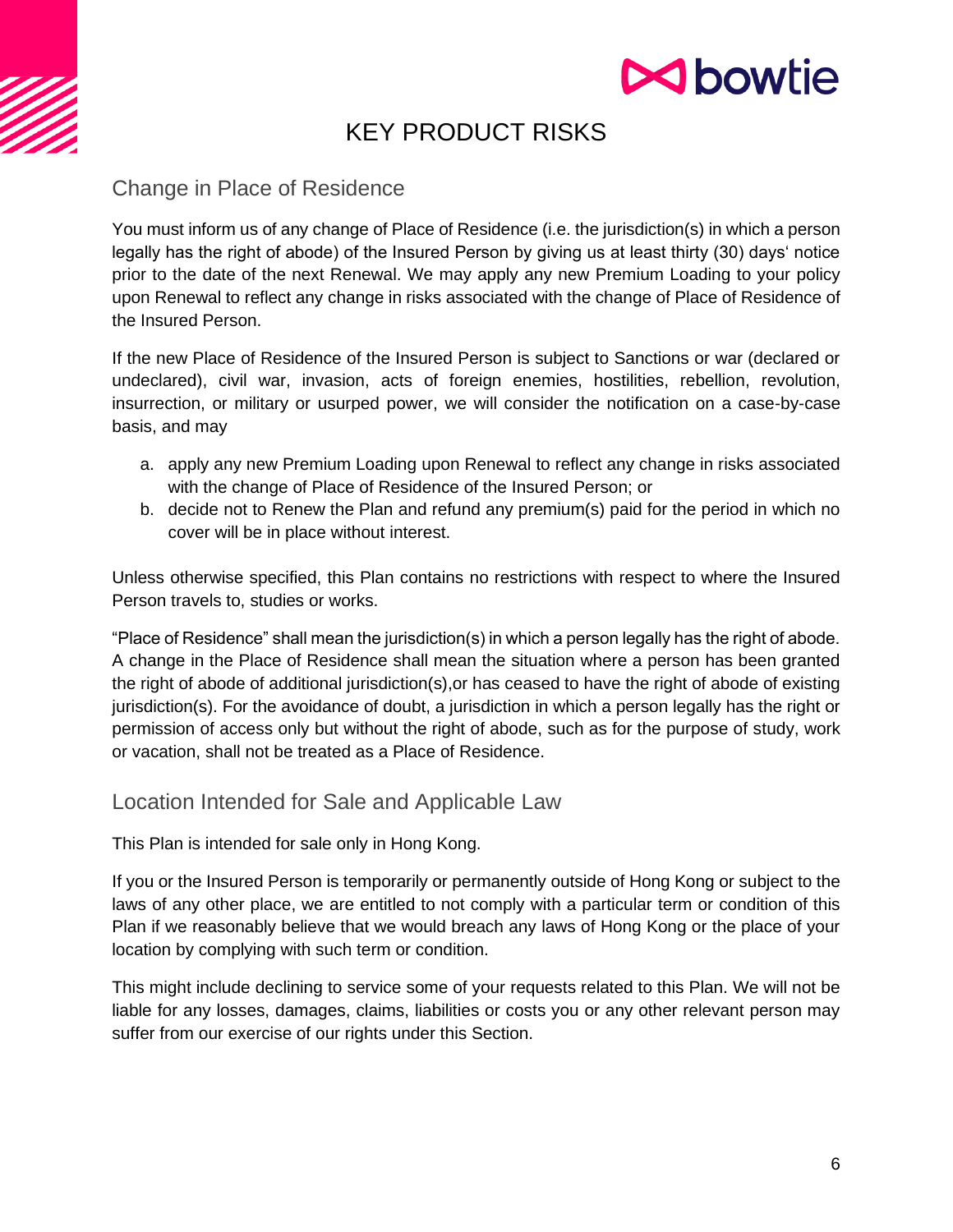

# **Termination**

This policy will be terminated on the earliest of the followings –

- a. The death of the Insured Person;
- b. non-payment of premiums after 31 days from the premium due date;
- c. the date the total amount paid for benefits under the policy reaches the Lifetime Benefit Limit.

Termination of this plan shall not affect any claim arising prior to such termination unless otherwise stated. Any premium paid after the termination of this plan shall not create any liability upon us but we will refund any such premium.

#### Product Features Revision

We reserve the right to revise the terms and benefits upon policy renewal by giving 30 days' advance notice.

## Premium Adjustment Risk

Standard premium rates are not guaranteed and are subject to change based on our emerging experience in relation to claims, persistency and expenses, medical cost inflation and any change in the benefit structure. Therefore, renewal premiums may be higher or lower than the premium currently reflected.

# Credit and Solvency Risk

The payment of benefits under this plan is subject to Bowtie's credit risk and solvency. In the event of Bowtie's insolvency, you may lose the coverage stipulated in this plan in addition to any premiums you have paid.

#### Inflation Risk

Due to inflation, the costs of medical diagnoses and treatments may rise and the amount of benefit payable may become insufficient to meet your future medical needs even if our full contractual obligations are met. You are advised to consider the likely impact of future medical cost inflation when choosing a plan.

Where permitted under the relevant regulations, benefit amounts and/or standard premium rates of this plan may be revised by us from time to time to reflect the impact of medical inflation.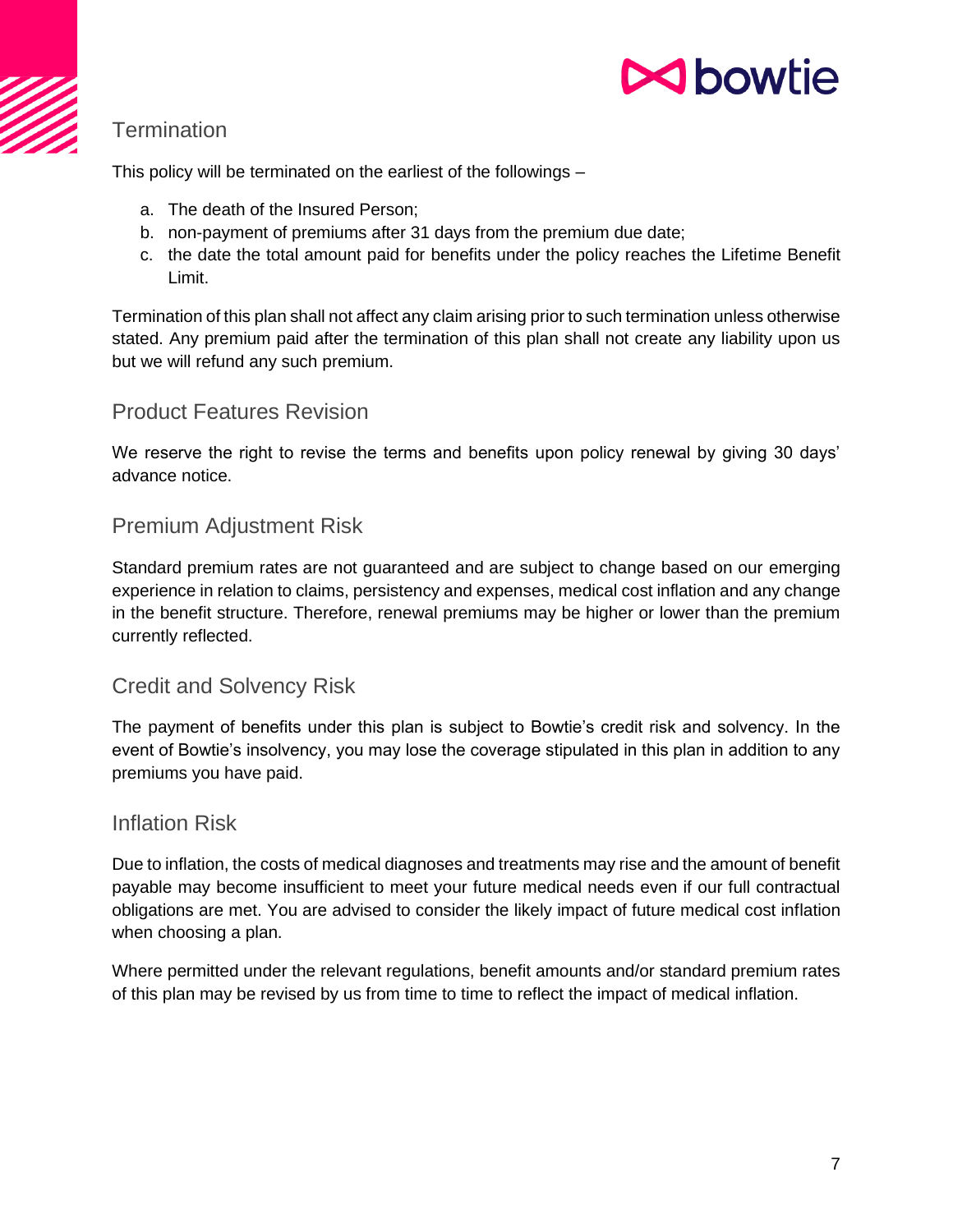

# **EXCLUSIONS**

Except for the compassionate death benefit, no payment will be made under the Plan for expenses caused directly or indirectly, wholly or partly by any of the following:

- a. **Confinement solely for diagnostic procedures**: the whole (or part) of the Confinement solely for the purpose of diagnostic procedures or allied health services. The exception is where a Registered Medical Practitioner confirms in writing that such procedure or service is for Medically Necessary investigation and that it cannot be effectively performed in a setting for providing Medical Services to a Day Patient, rendering Confinement necessary;
- b. **Treatment without definite Diagnosis of a Covered Cancer:** any treatment modality undergone without a definitive diagnosis of the presence of Cancer in the Insured Person's body;
- c. **General check-ups:** general check-up (whether with or without any positive findings(s) of Cancer on the Insured Person), convalescence, custodial or rest care not related to a Covered Cancer; screening or check-ups looking for the presence of Covered Cancer on a preventative basis or where there are no symptoms or history of Covered Cancer, except where such screening or check-ups are covered by Diagnostic Tests;
- d. **Vaccines:** vaccines for the prevention of Cancer;
- e. **Non-medical services:** non-medical services, including but not limited to guest meals, radio, telephone, photocopy, taxes, personal items, medical report charges and the like;
- f. **Unproven procedures:** any experimental, unproven or unconventional medical technology/ procedure/ therapy or novel drugs/ medicines/ stem cell therapy not yet approved by the government, relevant authorities and/ or recognized medical association of the country or region where the treatment is sought;
- g. **Tests for genetic predispositions:** genetic tests undertaken to test for a genetic predisposition to Covered Cancer;
- h. **Pre-existing or congenital conditions:** including any congenital Cancer that gave rise to signs or symptoms, or was diagnosed, before the Insured Person attains seventeen (17) years of age;
- i. **Cosmetic purposes:** Medical Services for beautification or cosmetic purposes, except where such Medical Services are covered by Reconstruction Surgery;
- j. **Visual correction:** correcting visual acuity or refractive errors that can be corrected by the fitting of spectacles or contact lens. This includes, but is not limited to, eye refractive therapy, LASIK and any related tests, procedures and services;
- k. **HIV and AIDS:** any Cancer under the presence of human immunodeficiency virus (HIV) and/or any HIV-related illness including AIDS and/or any mutations, derivations or variations thereof;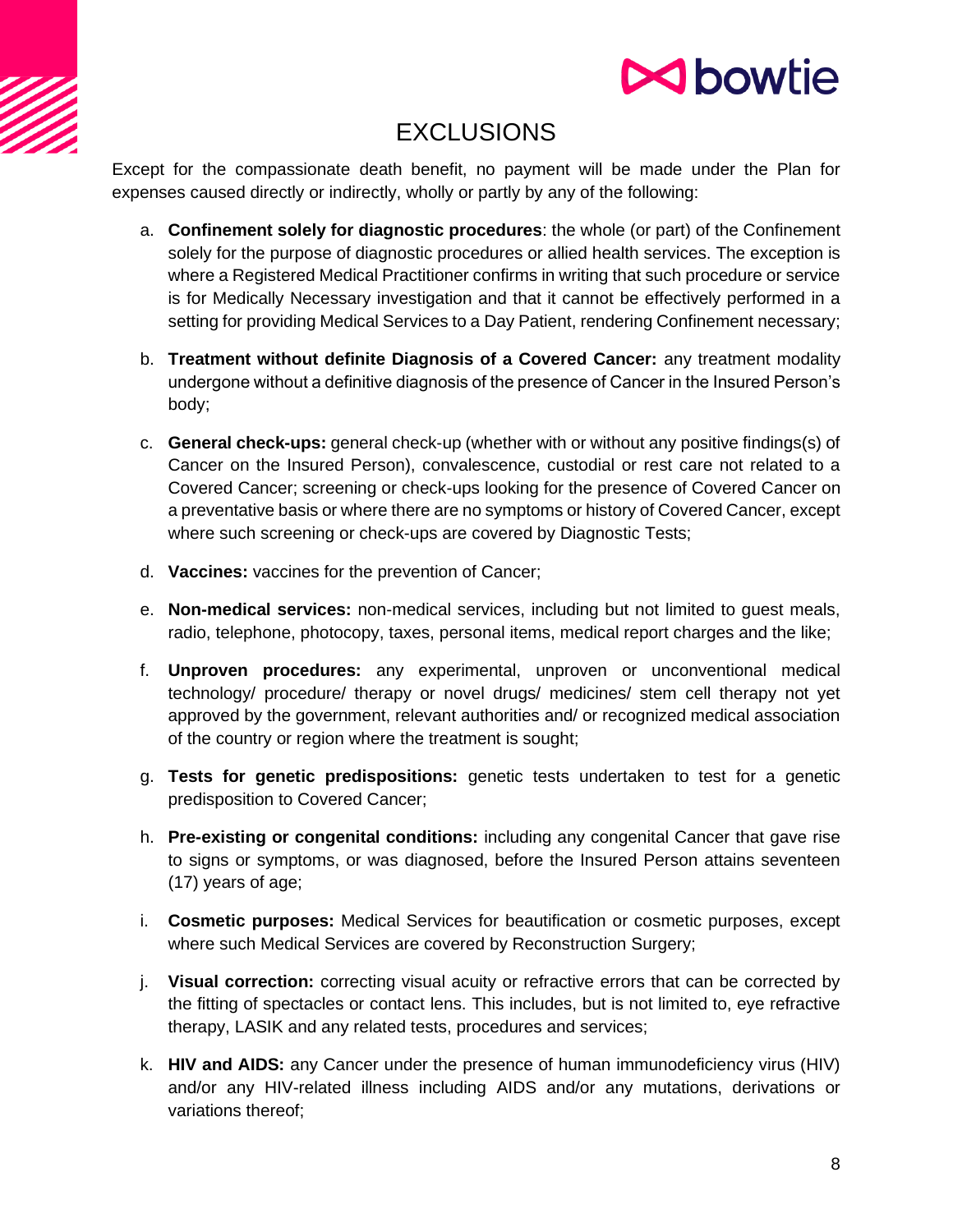

- l. **Already reimbursed:** treatment of any Disability for which expenses have been reimbursed under any law, medical program, or insurance policy provided by any government, company or other third party;
- m. **Drugs and illegal activities**: Cancers arising from, or consequential upon the dependence, overdose or influence of any of:
	- i. drugs, alcohol, narcotics or similar drugs or agents;
	- ii. illegal activity;
	- iii. violation or attempted violation of the law;
	- iv. venereal and sexually transmitted disease or its sequelae (except for HIV and its related Disability (see (k) above);
- n. **Medications and supplements that were not prescribed:** narcotics or over-the-counter medication and nutrient supplement not prescribed by a Registered Medical Practitioner;
- o. **Nuclear, biological, and chemical activities:** Cancers (and its complications) arising from nuclear, biological and chemical related activities. This includes, but is not limited to, nuclear fission, nuclear fusion, ionizing radiation or contamination by radioactivity from any nuclear fuel, from nuclear waste resulted from combustion of nuclear fuels or nuclear weapons, or any act of nuclear, chemical or biological terrorism, including but not limited to the use of nuclear, biological or chemical weapons and agents; and
- p. **Mental disorders:** mental disorder, psychological or psychiatric conditions, behavioural problems or personality disorder except where such Medical Services are covered by psychological counselling;

If the Insured Person dies by suicide, whether sane or insane, within one (1) year of the Policy Issuance Date, our liability will be limited to premiums paid.

The above paragraphs are for reference only. You should refer to the "Part 3: What is not covered" section in the terms and conditions of this plan for the complete list and details of exclusions.